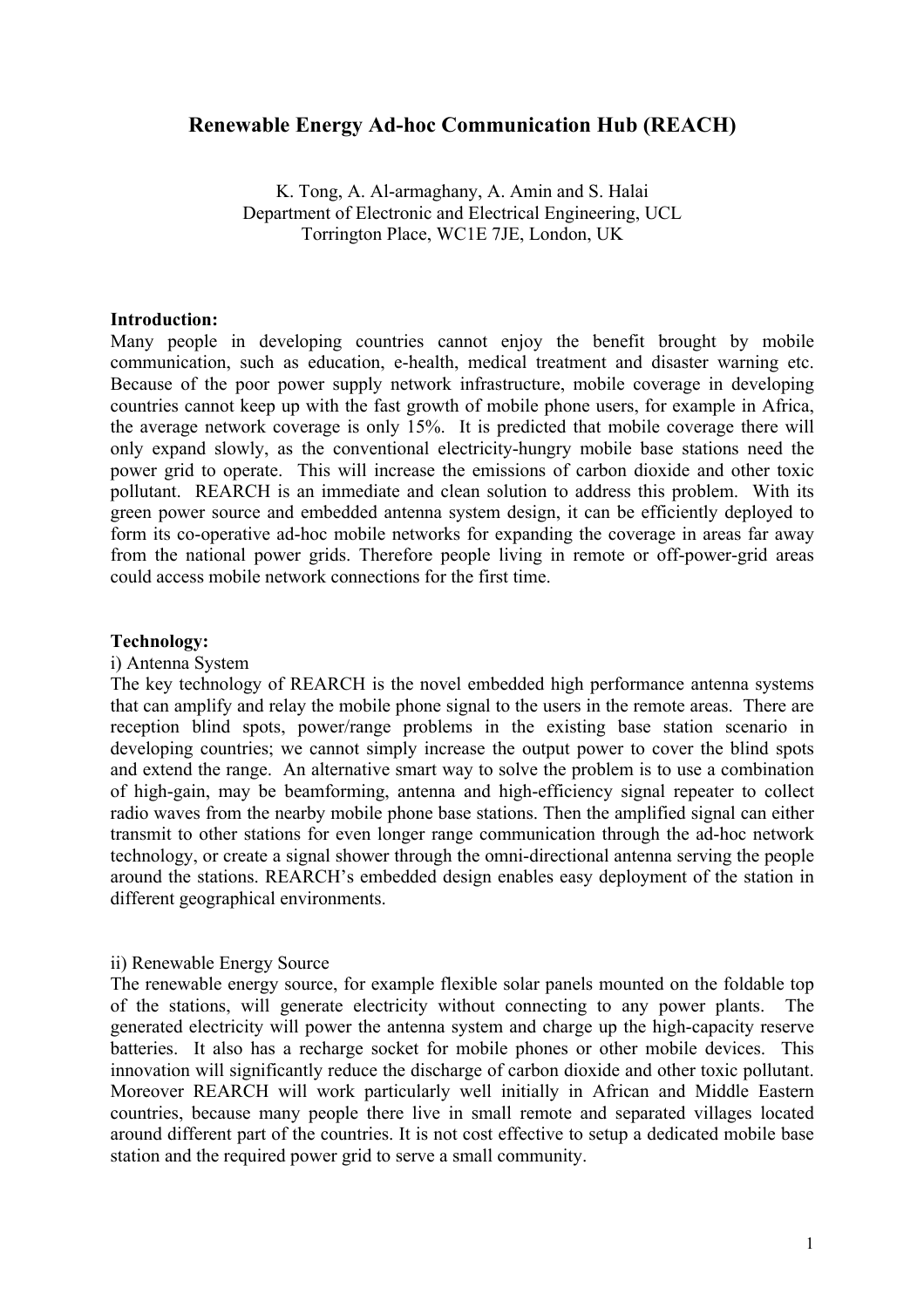### **Prototypes:**

As shown in Fig. 1, the first version of prototypes was built on golf umbrellas. Four sets of three high-efficiency amorphous silicon based flexible solar panels were arranged in an alternative manner to cope with the holding gesture of the users. The waterproof panel is about 195 x 58 x 0.5 mm<sup>3</sup> and weighs 18g. Maximum output 2 V, 250 mA,  $0.5$  W. The three panels were connected in series to provide 6V, 250 mA for charging the backup batteries (Fig. 2) or mobile devices such as smartphones. A bright LED was also inserted on the umbrella handle (Fig. 3)



Fig. 1: Outlook of the prototype





Fig. 2: Backup batteries Fig. 3: A brightness LED on the handle

The weak 3G mobile signal received by the high gain antenna embedded in the top of the stem of the umbrella (Fig. 4) was passed to a low noise amplifier. The gain of the amplifier is 10 dB. The amplified RF signal was re-radiated through a less directional antenna to the users around the umbrella.